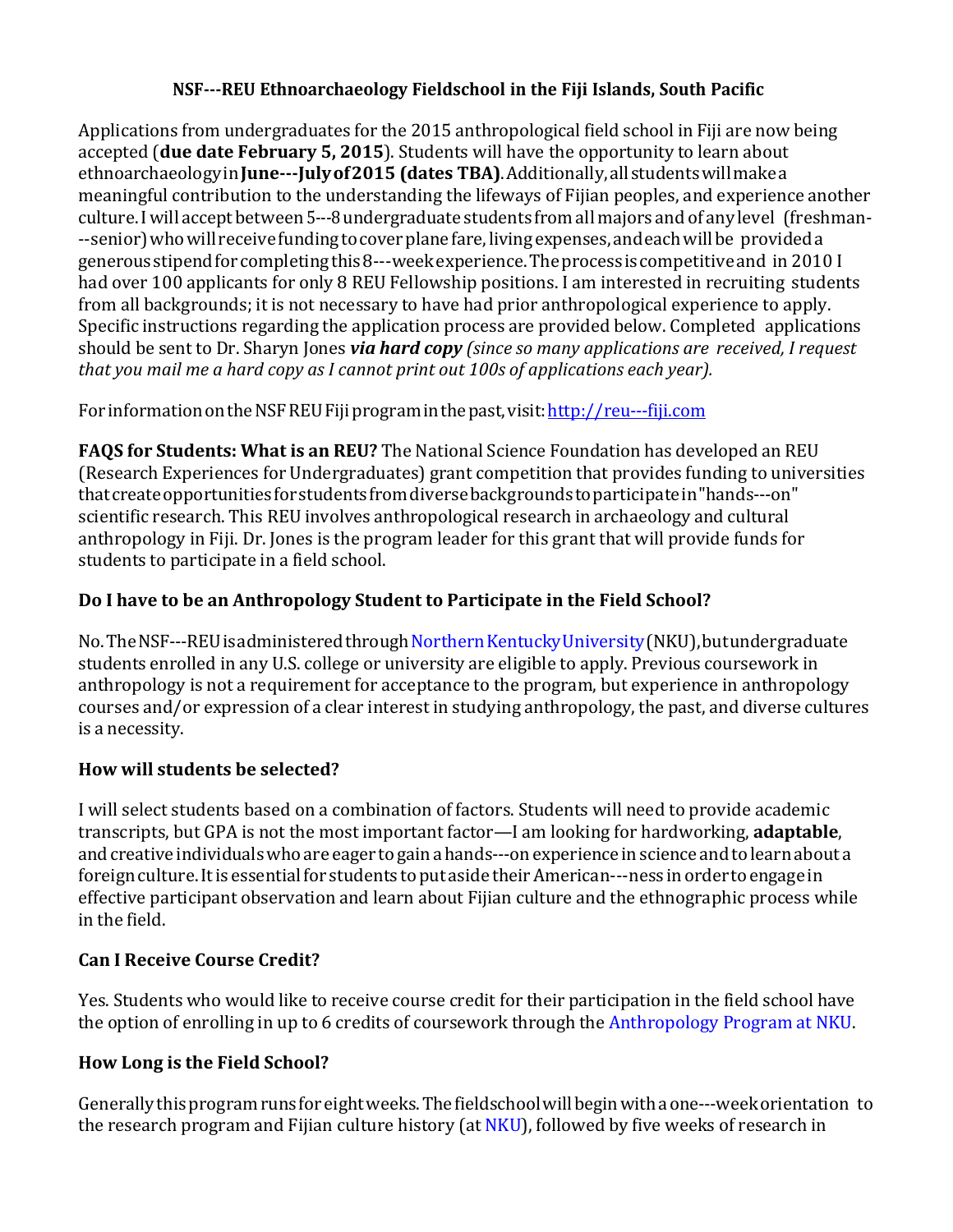Fiji, and finally, two weeks of laboratory work, analysis, interpretation, and public presentations of the projects in the Greater Cincinnati---Northern Kentucky area. All student participants will begin the program at NKU, travel to Fiji as a group and then return to NKU to complete the course and their individual researchprojects.PastprojectshaverunfromJune---July,andinclude8weeksin total.*For thesummerof2014theprogramwillrunJune---July.*

# **What Are the Living Conditions Like in Fiji?**

The living and working conditions in Fiji will be like "camp" conditions. We will be sleeping next to each *other in extremely close quarters with virtually NO privacy. Accommodations will include huts, tents, or concrete buildings and will NOT have access to electricity, running water, formal showers, telephones, or the internet. It is important that students who apply for the program fully understand thattheymustbe inmentalandphysical conditionfor4weeksof camping---like conditionsandworking in the hot climate of Fiji. Once the team arrives at our research destination there will be no opportunities to leave the island early, except in emergency medical situations.*

# **What Will Students Do Each Day in Fiji?**

Students will be trained in standard anthropological and archaeological field methods while in the field. Everyone will work together to conduct research in the village or camp we stay in. Students will be instructed in archaeological and/or ethnographic techniques and the skills required to study in this intimate community setting. Participant observation will include engaging in everyday villageandhouseholdactivities,includingcooking,cleaning,collectingfire---wood,feedinglivestock, fishing, and other mundane domestic tasks. Ethnoarchaeological techniques will also be learned. Archaeological techniques are the primary focus during some years of this program, while ethnographic work is the focus of other years. Some material and data will be analyzed in the anthropology/archaeology laboratory at NKU. Students will be taught to record scientific data, keep field journals, make blogs and web---based media, and analyze data.

## **What Will Students Do After the Fieldwork in Fiji?**

Every student will take part in post---field laboratory and other work at NKU after the fieldwork in Fiji. Students will also participate in public outreach activities and do research projects based on their field experiences. This part of the course will last two weeks and in the past it has taken place during the end of July. Students are expected to make public and academic presentations of their field research.